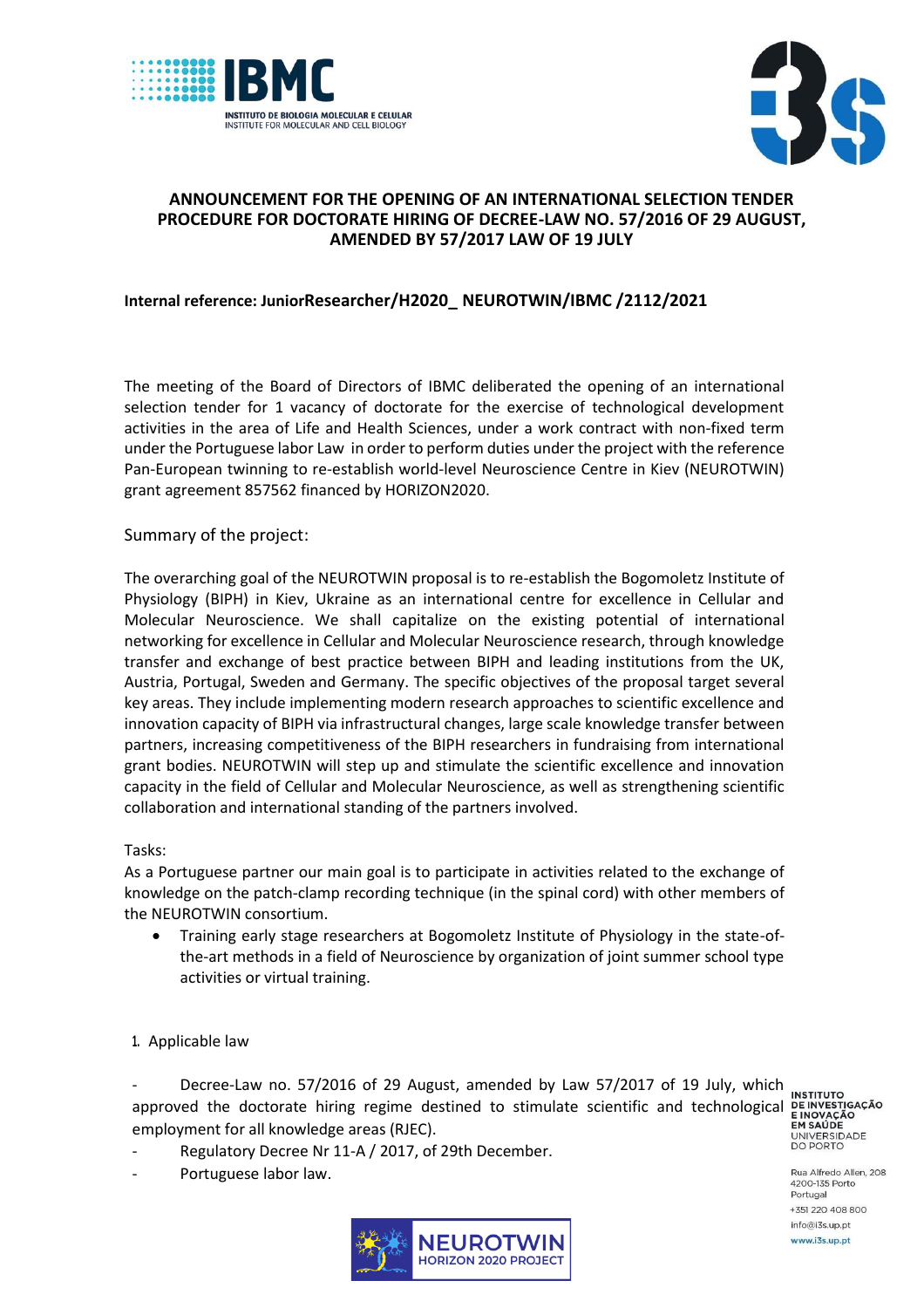



- **2.** Pursuant to article 13 of RJEC, the tender selection panel shall be formed by: Boris Safronov, PhD (President); Other members: Liliana Luz, PhD and Nikolay Lukoyanov, PhD
- **3.** Workplace: IBMC Rua de Alfredo Allen, 208, 4200-135 Porto, Neuronal Networks group
- **4.** Monthly remuneration to be paid is that set by subheading a) nr.1 article 15 of RJEC and article nr 2 of the Regulatory Decree nr. 11-A/2017, corresponding to level 33 of the Tabela Remuneratória Única, approved by Order no. 1553-C/2008 of December 31st, i.e. 2.134,73 Euros.
- **5.** Any national, foreign and stateless candidate(s) who hold a doctorate degree in Biochemistry or related scientific area and a scientific and professional curriculum whose profile is suited for the activity to be performed can submit their applications. In the event the doctorate degree was awarded by a foreign higher education institution, said degree must comply with the provisions of Decree-Law no. 66/2018 of 16 October, and all formalities established therein must be complied.
- **6.** The tender admission requirements are
	- Doctor's degree in biomedical sciences, biological sciences, or similar;
	- FELASA B course:
	- Consolidated experience in electrophysiology, patch clamp recordings of lamina I neurons in the spinal cord;
	- Experience in the isolation of the spinal cord and brainstem from rats;
	- Demonstrated experience in histological processing of the spinal cord;
	- Anatomical analyzes of lamina I projection and local-circuit neurons;
	- Good communication and writing skills in English and good interpersonal skills are valued in the context of a multidisciplinary and multicultural research team.
- **7.** Pursuant to article 5 of RJEC, selection is to be made based on candidate scientific and curricular career evaluation.

The evaluation of the scientific and curricular path focuses on relevance, quality and timeliness:

a) Scientific and technological production of the last five years considered most relevant by the candidate;

b) Applied or practice-based research activities carried out in the last five years and considered to have the greatest impact by the candidate;

c) The activities of extension and dissemination of knowledge developed in the last five years, namely in the context of promoting culture and scientific practices, considered of greatest relevance by the candidate;



**INSTITUTO DE INVESTIGAÇÃO** E INOVAÇÃO EM SAÚDE UNIVERSIDADE<br>DO PORTO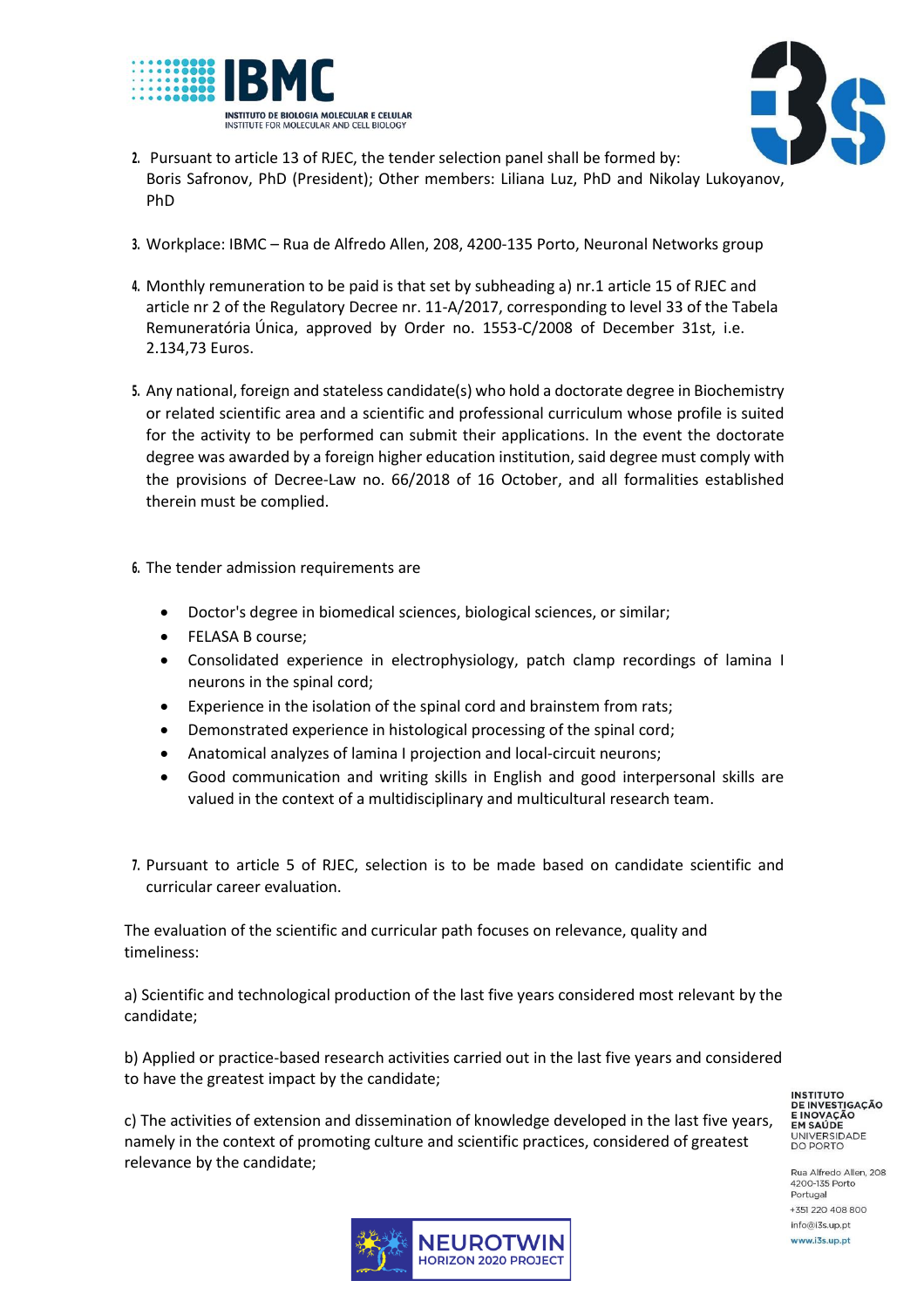



- **8.** The period of five years referred to in the previous number may be increased by the jury, at the candidate's request, when based on suspension of scientific activity for socially protected reasons, namely, for reasons of parental leave, prolonged serious illness, and other situations of unavailability for work that are legally protected.
- **9.** The evaluation criteria are the scientific and curricular path:

Criteria a) Detailed Curriculum vitae (80%):

- Scientific training and relevant experience for the role according to the criteria admission specifics (50%);

- Publications in international scientific journals with peer review, with emphasis on those that include studies in spinal cord neurons (30%);

Criterium b) Motivation letter (20%): Interest and motivation for the area where the hiring profile fits.

11. Candidate final classification system shall be given based on a scale 0-100.

13. The panel shall deliberate by means of roll-call vote justified under adopted and disclosed selection criteria, with no abstentions allowed.

13. Minutes of panel meetings shall be executed and shall include a summary of all occurrences of said meeting, as well as of all votes casted by the members and respective reasoning, and shall be provided to candidates whenever required.

14. After selection criteria application, the panel shall prepare a sorted list of approved candidates and respective classification.

15. Panel's final decision shall be validated by the leader of the institution, who is also in charge of deciding about the hiring.

16. Applications shall include all supported documents encompassed by section 7 and 8 for tender admission, namely:

a) Certificate or diploma copy;

b) Curriculum vitae, written in English, detailed and structured pursuant to sections 10 and 12; c) Other documentation relevant for the evaluation of qualifications in a related scientific area;

Candidates shall submit their application filling in the required information and supporting documentation, in a digital form, in PDF format, from 22th December 2021 to 6th January 2022 at the link:

**INSTITUTO DE INVESTIGAÇÃO** 

FINOVACAO<br>EINOVACAO<br>[https://dozer.i3s.up.pt/applicationmanagement/#/addapplications/JuniorResearcherH2020\\_NE](https://dozer.i3s.up.pt/applicationmanagement/#/addapplications/JuniorResearcherH2020_NEUROTWINIBMC21122021)UNIVERSIOADE [UROTWINIBMC21122021](https://dozer.i3s.up.pt/applicationmanagement/#/addapplications/JuniorResearcherH2020_NEUROTWINIBMC21122021)